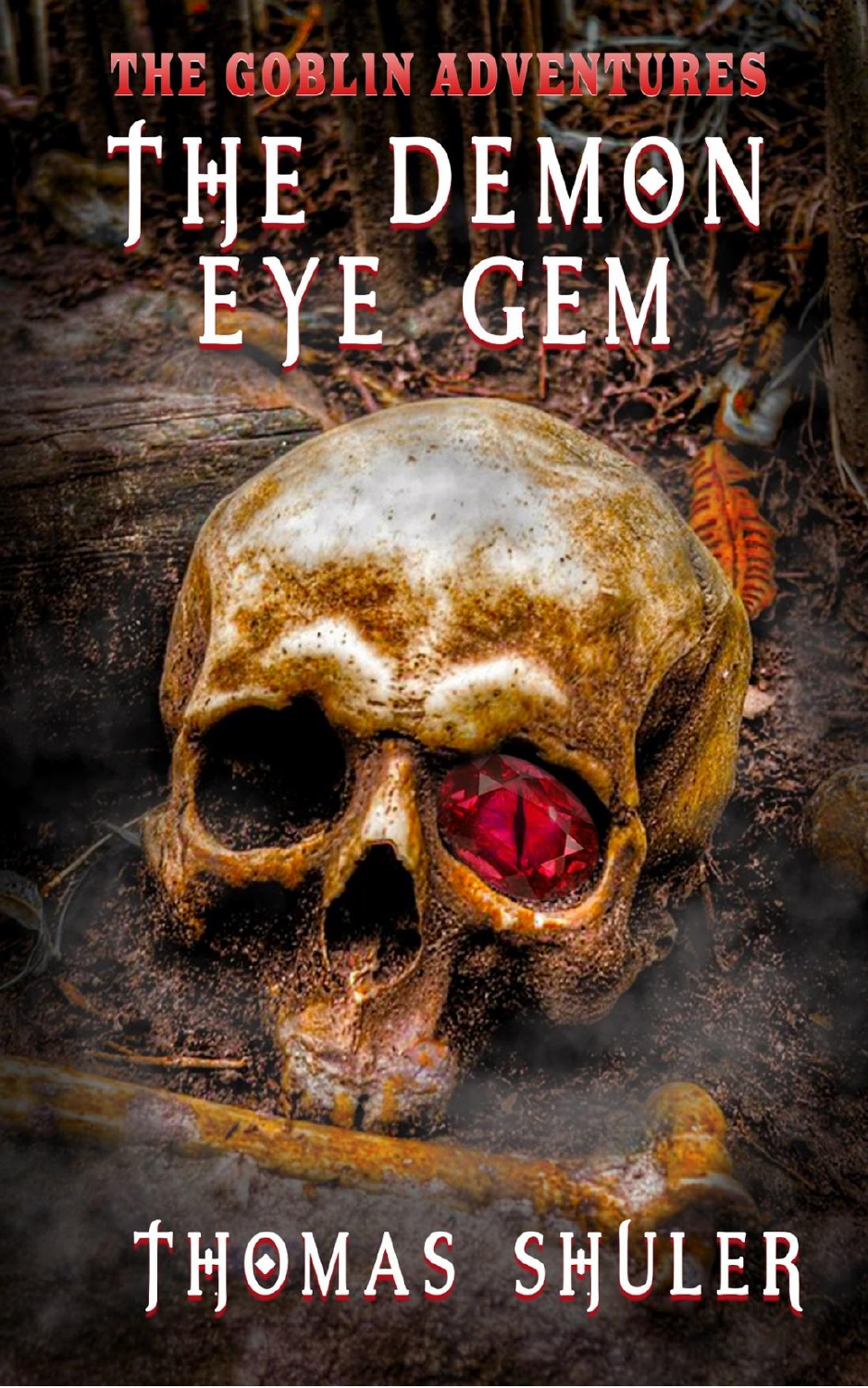# The Goblin Adventures THE DEMON EYE GEM

THOMAS SHULER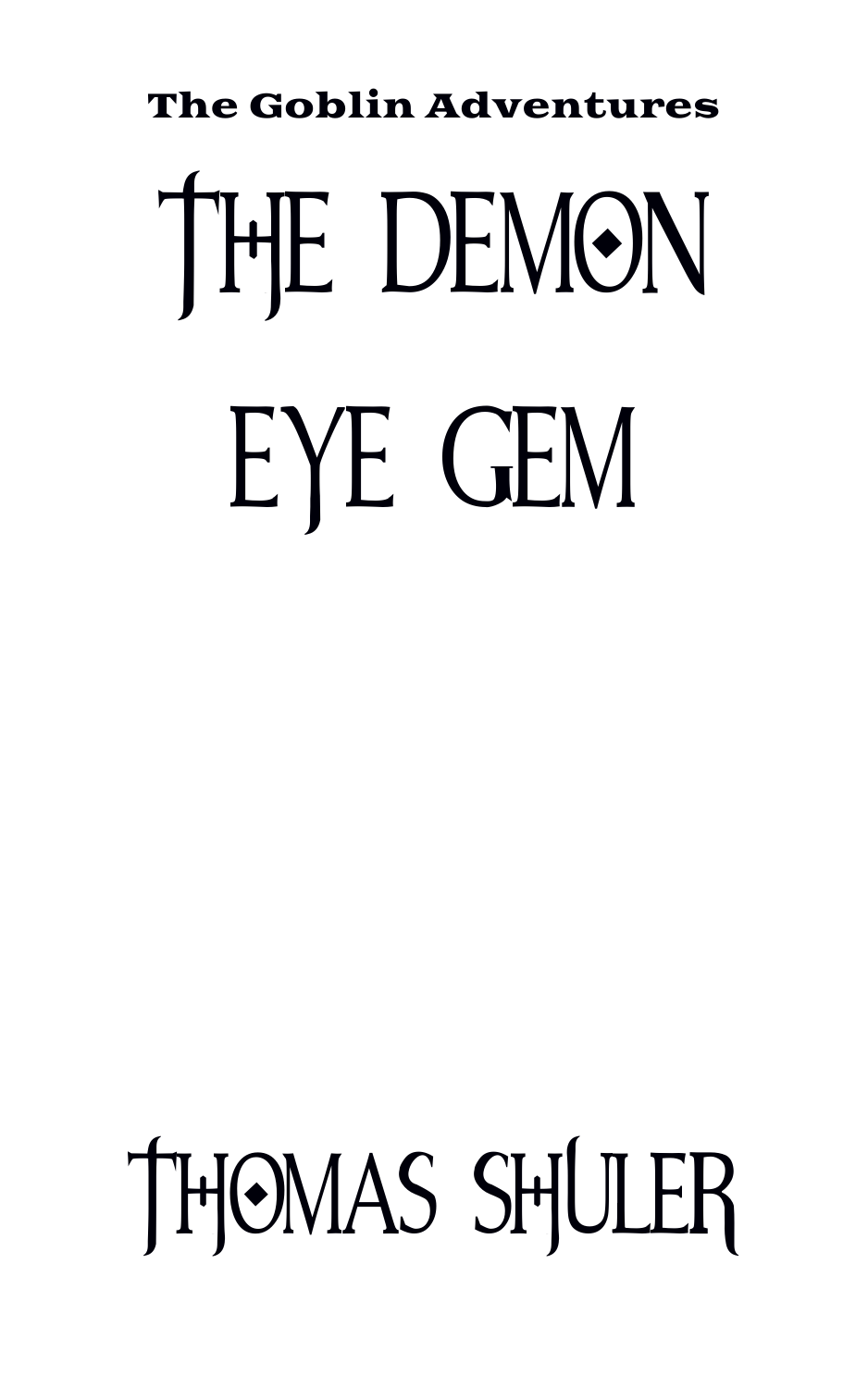The Demon Eye Gem (The Goblin Adventures) Copyright 2017, Thomas Shuler Cover Design: Clayborn Press, LLC Cover Image Credit: Creative Commons, used under license. Edited by Toni Riebe Published by Clayborn Press, El Mirage, AZ IBSN: 978- 1980936299

The following work is Copyright 2017, Thomas Shuler. All rights reserved. No part of this book may be reproduced or transmitted in any form, or by any means, electronic or mechanical, including but not limited to photocopying, recording, or any information storage and retrieval system, without prior written consent from the Publisher. For information please contact Clayborn Press:

ClaybornPress@gmail.com

This work is available for purchase through authorized retailers. If you have purchased a copy of this work from a retailer that you suspect of piracy please report it to the publisher. If you knowingly own a pirated copy of this work the publisher retains the right to exercise legal action.

This is a work of fiction. Names, characters, businesses, places, events and incidents are either the products of the author's imagination or used in a fictitious manner. Any resemblance to actual persons, living or dead, or actual events is purely coincidental.

Printed in the United States of America. 10 9 8 7 6 5 4 3 2 1

This Edition published in April, 2018 by Clayborn Press, LLC Printed under authorization, all rights reserved.

**This sample is printed under permission of the publisher as an incomplete excerpt for marketing and evaluation purposes.**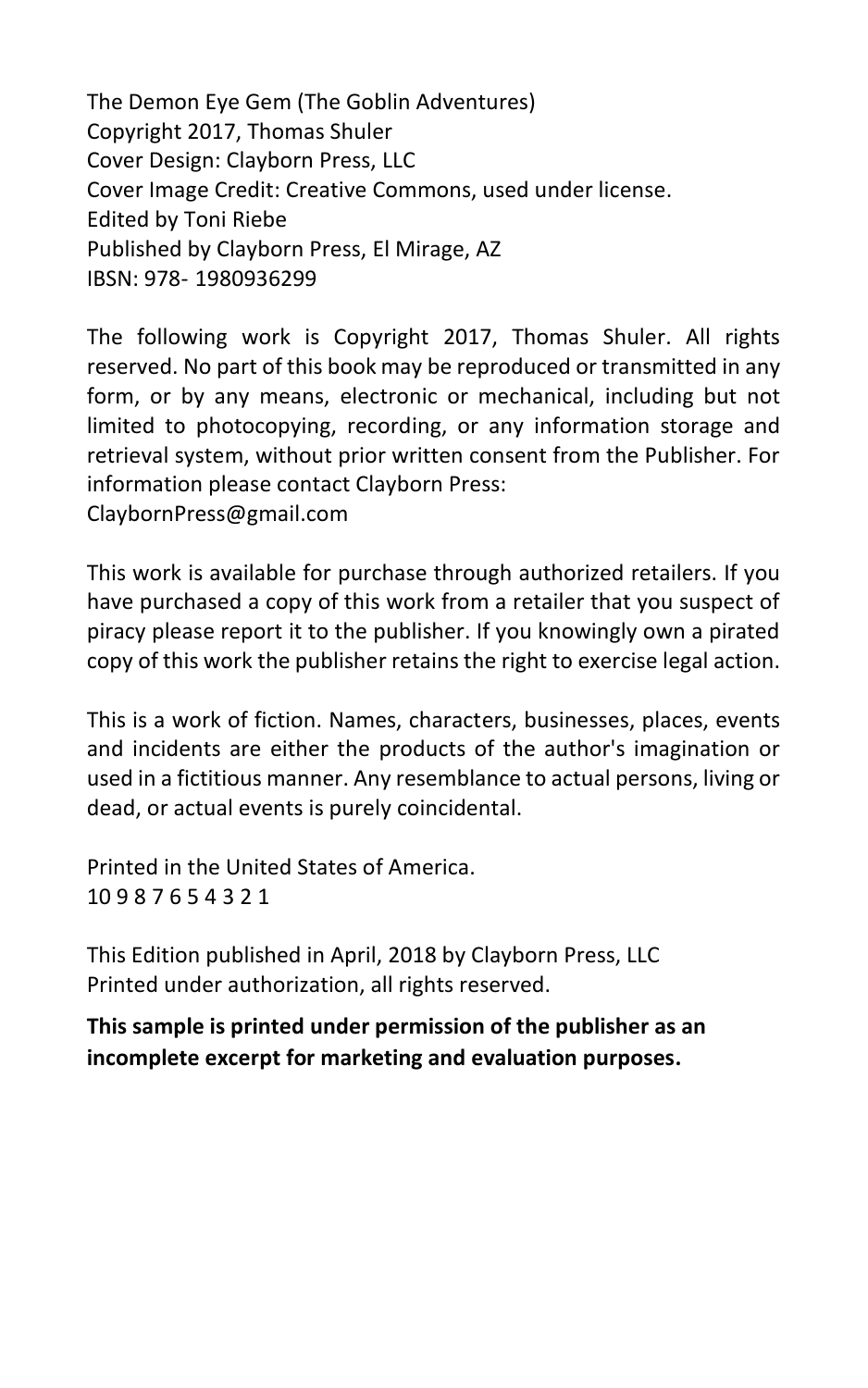## **PROLOGUE**

tormhoof strode down the steps, moving deeper into the dungeon. He knew that the gem had to be somewhere in the chambers below the long forgotten temple to some ancient sea god. The massive minotaur didn't care who the shrine was dedicated to, he was after the prize rumored to be hidden deep within. S

"Hurry up, Isaar," growled Stormhoof.

"Yes, Captain," said the orc, his pig-like eyes trying to spot landmarks to find his way back to the surface. Unlike his captain, Isaar could easily get lost in all the twists and turns. Behind the orc were three others of his kind, and a dark haired half-elf wearing mystic robes. An orb of light floated above the half-elf, providing light for the raiding party. Stormhoof pulled out a map he had captured from a merchantman his pirates had plundered and scuttled a week earlier.

"Battelle, comehere with that light," barked Stormhoof.

"Coming, Lord," answered Battelle, moving past Isaar and the other orcs while being careful not to let his robes make contact with the sailors' filthy clothes.

"I'm not a Lord, yet. You're here to help me find the means," snarled the minotaur. He held the map up for the half-elf. "Which way?"

The half-elf squinted, trying to determine if a line was where ink had flaked away or if it was a natural discoloration of the material. After a moment, he looked up and pointed.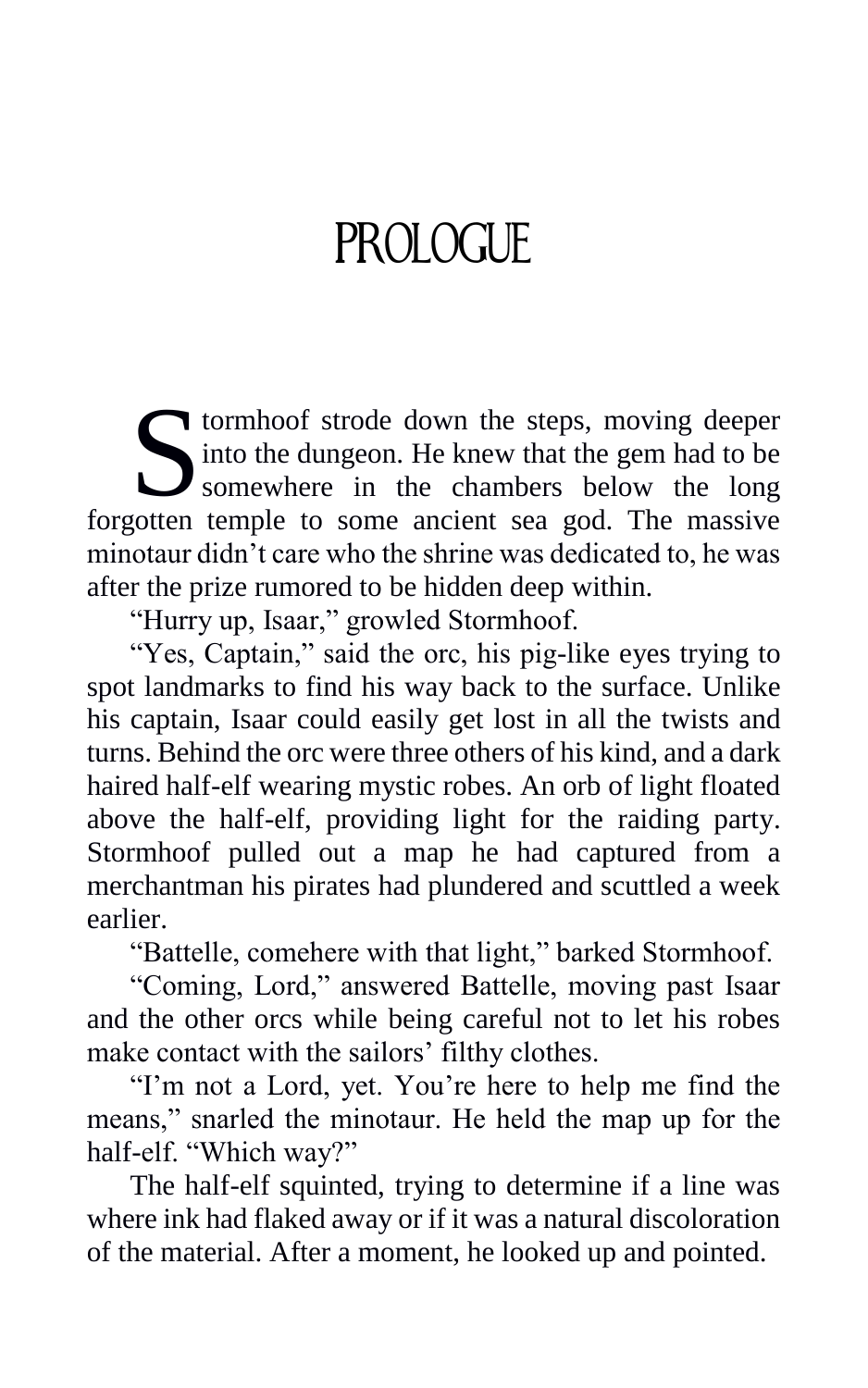"To the left. That should lead us to the tomb. If the gem is anywhere, it will be in there," Battelle advised.

"It had better be," growled Stormhoof.

The captain of the merchantman had tried to hide the map under his laundry when his ship had been captured by Stormhoof's pirate crew. One of the orc pirates had discovered it when he had been searching for any valuables hidden away, and had decided that the merchant captain's silk shirt would make a fine gift for a wench. A few strokes of the lash had convinced the fat merchant to give up the tale of a gem of great power.

The parchment the map had been drawn on, had been scraped and reused. The current depiction was that of a chart, showing the location of an unknown island. The half-elf's sharp eyes had noted where another drawing had been previously made, then removed. It was the map of the catacombs under the temple. Once Stormhoof had found both the island and the temple, the map proved to be a guide through the darkness under the ruined buildings. This was fortunate, as there were traps aplenty to kill or maim the unwary.

"Wait. Pit ahead," said Battelle. Stormhoof tapped the floor with his iron shoe, and watched as the floor flipped over. He caught the trapdoor as it swung around and held it in his muscular hand. Below, a human skeleton in armor lay impaled on spikes.

"Amateur," snorted Stormhoof. The minotaur lowered the trap's cover, and waved Isaar up.

"Spike the trap, and let's get moving once it's secure."

"Aye, aye, sir," replied the orc. Isaar dropped his pack and fished out a hammer and four spikes. Two spikes on either side locked the cover firmly enough in place to allow the heavy minotaur and orcs to cross safely. Battelle tested the cover with his foot, then stepped aside and gestured.

"After you," said Battelle with a smirk. Isaar scowled, and strode out onto his handiwork. The trapdoor held as the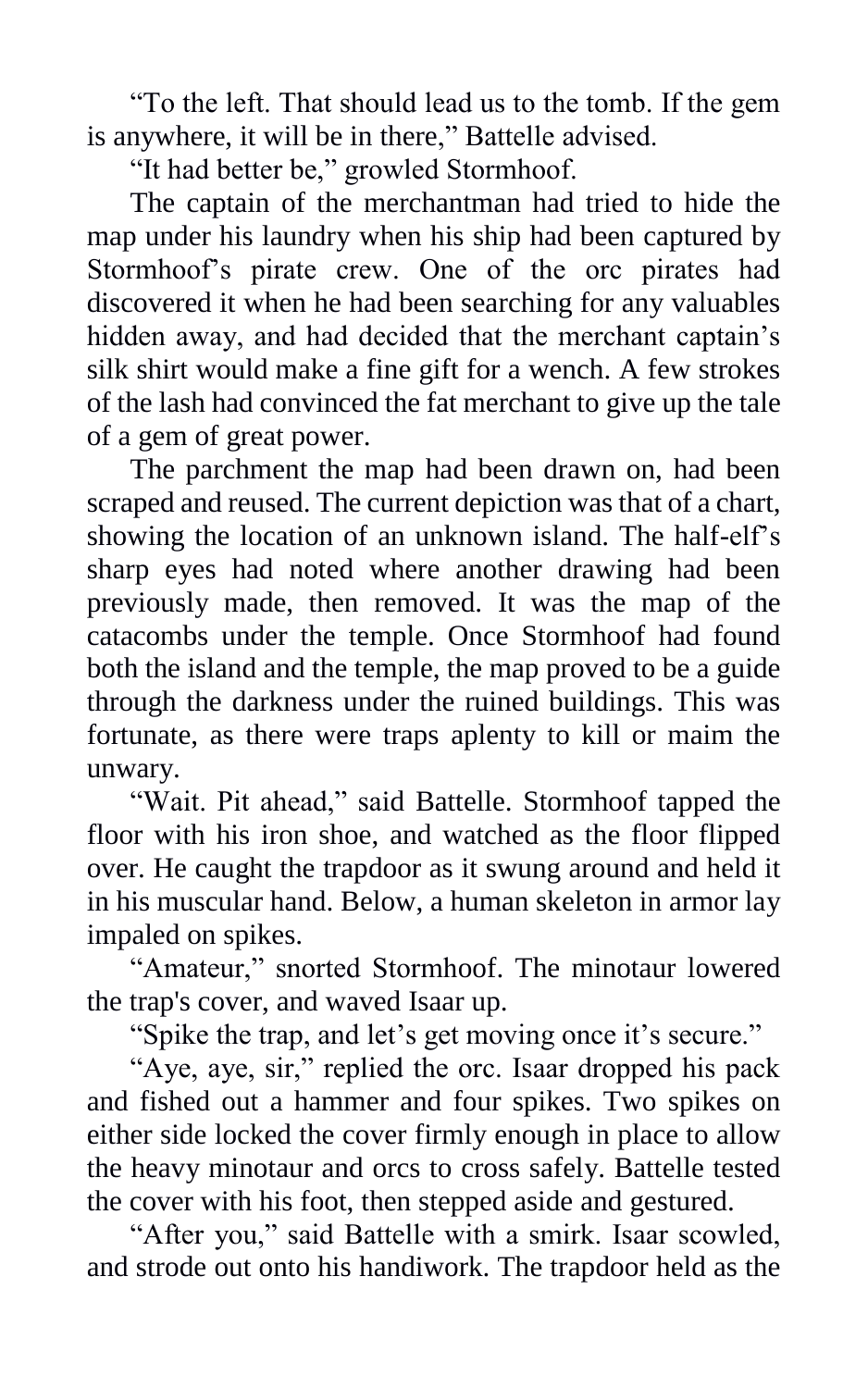orc crossed. He grinned a toothy challenge at the half-elf.

"It's safe enough. Move it, long ears," said the orc. Stormhoof crossed the pit first, followed by Battelle and the remaining orc crewmen.

The orcs spread out behind Stormhoof and Battelle and gaped. The passage opened to a natural cave/ In the center was a huge boulder, at least fifteen feet in diameter, carved to look like a horned, grinning human skull. The jaw hung open, revealing a passage and short steps leading up.

"It has horns," mused Battelle, rubbing his chin. "Humans don't normally have horns."

"Because they are fools," snarled Stormhoof. "Horns rip flesh, break bones. A weapon you can never drop."

Battelle shrugged. He wasn't going to argue the relative aspects of horns versus steel or magic as a weapon with the short tempered pirate captain.

Stormhoof held his lantern before him, illuminating the mouth of the skull. "Looks like a room behind the eyes. Probably where the gem is. Let's go."

Without waiting, Stormhoof ducked and entered. The short steps led to another room, this one with two large round and one small triangular hole. The eyes and mouth. The minotaur moved into the center, wide nostrils drawing in any scents over his nose ring. There was something amiss...

"Well, Lord Stormhoof?" asked Battelle as the half-elf moved into the room behind his captain. He looked around, noting the eye and nose holes, and a small altar between the eyes and under the nose. There was a small depression in the center.

"Nothing's here. No gold, no gem, no… Wait a moment."

The minotaur knelt and lifted a rude wooden staff from behind the altar. It was about three feet long, adorned with two ragged feathers and a small leather bag tied to the top. He sniffed the bag, then pulled back.

"What is this? What does it mean?" he asked as he handed the pole to the half-elf. By this time, Isaar had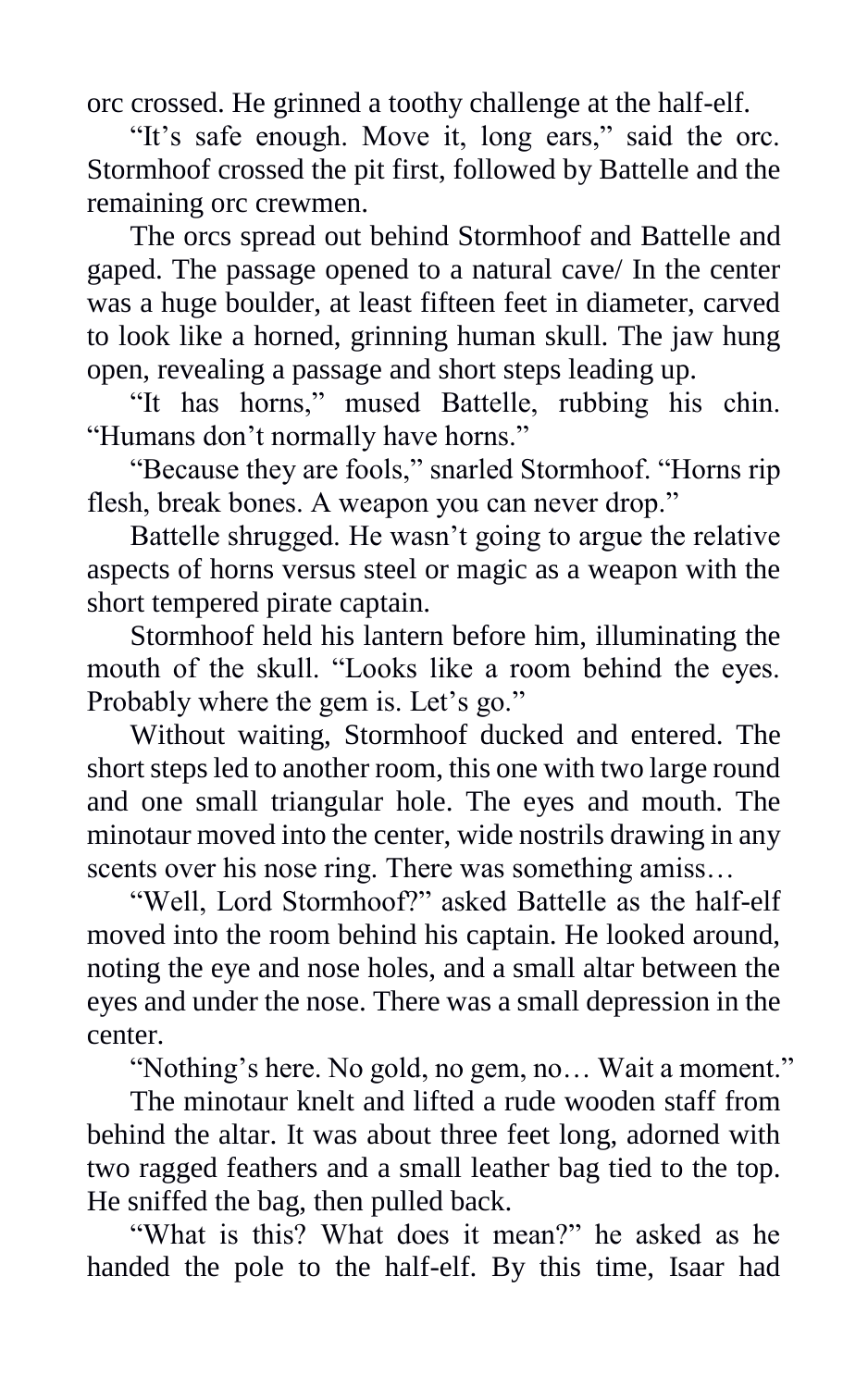entered the room.

The half-elf took the staff and looked it over carefully. Magic symbols, crudely carved, covered the surface. He ran the palm of his hand over them, sensing their magic. He opened the leather bag, then closed it quickly. A smell like rotten eggs wafted out.

"I'm not sure, Captain. It's a wizard's staff, but the magic is crude. Some of these symbols are arcane, the others? I don't know."

"Shaman. Probably goblin from the size," said Isaar. The orc had come around in the cramped space to look at what Stormhoof and Battelle had found. "Goblins have some magic to them, nothing like the elves or human wizards, but some."

Stormhoof scowled at the staff in the half-elf's hands.

"Looks like someone got here before us. Do you have any way of finding the original owner? I would like to have words with them," said the minotaur in a deep, low voice. Battelle knew the pirate wasn't likely to ask for the now missing gem. He wouldn't want to be the goblin who stood between the powerful minotaur and his goal.

"Perhaps, Captain. I know a spell or two that should put us in the right area to start looking at least."

"Then let's go."

The half-elf removed a roll of coarse cloth from his bag, and rolled up the shaman's staff to keep any traces of the owner from being lost. Soon, he could cast spells that would lead the Captain to the gem, and the power the minotaur sought. Battelle didn't want the gem himself. He wanted to be the force behind the throne. Elves lived a long time, and could always wait for the best opportunities to seize true power.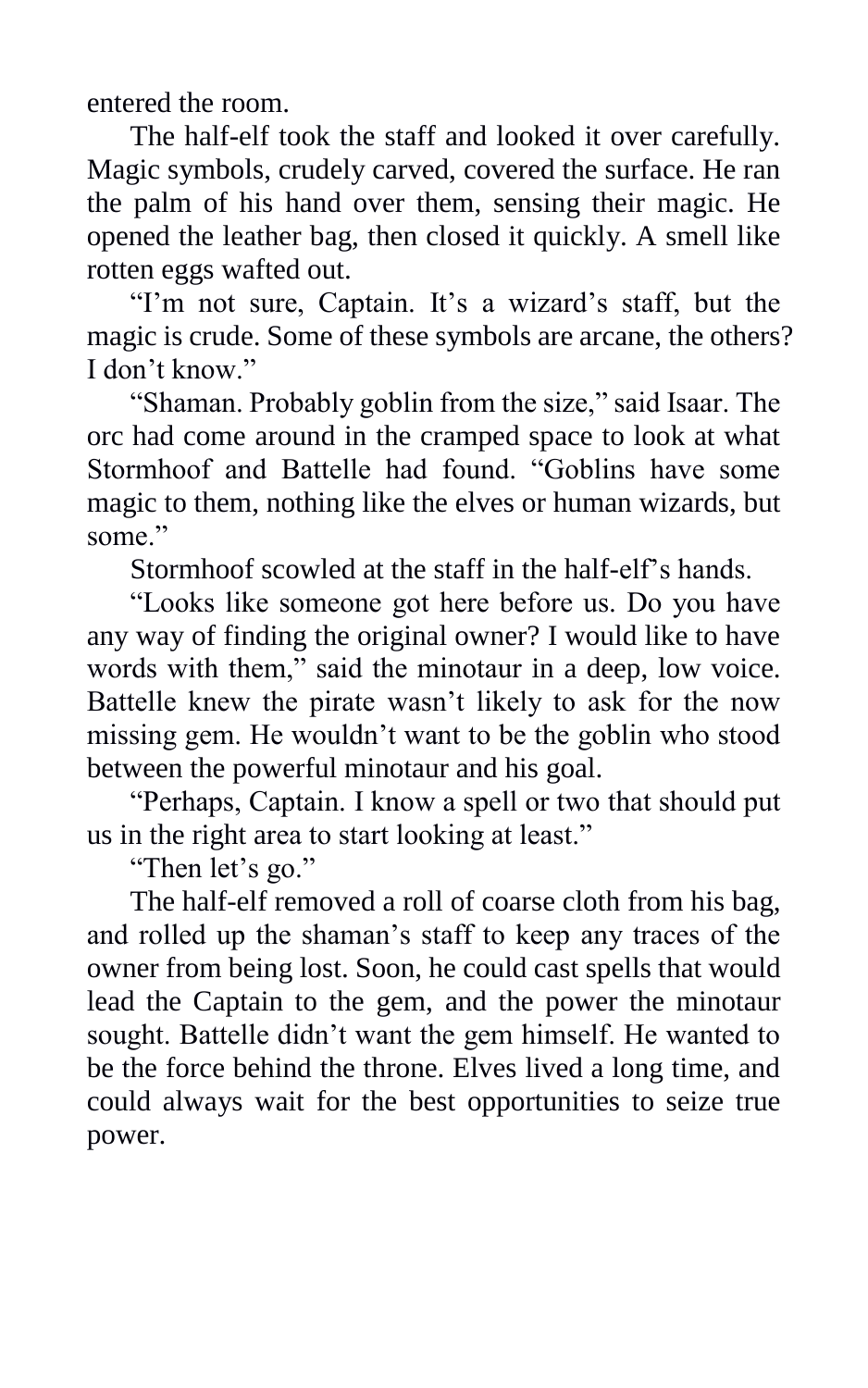### CHAPTER 1

izzy growled as he woke up. That stupid goblin Dregs was biting at his leg in his sleep again. "Oi! Knock it off! That's not a turkey leg, you idiot!" D

Dizzy jabbed at the goblin's head to make it let go. With a groan, the other goblin released his grip. Blood oozed from the teeth marks left behind.

"Ouch, why you kick so hard!? I was having a wonderful dream. We had raided a farm, and I was in the chicken coop all by myself!"

"Yeah? Well, we're not living in your dream world. Time to get up and get some food for real." Dizzy snapped at the smaller goblin as he kicked his blanket into a pile near the rest of his stuff. Grabbing the bag with his more valuable property, he pushed aside a board that acted as a door.

Outside the hut, he looked around the village bleary eyed. Other goblins were beginning to wake and shuffle about. It would be a short time before they started squabbling for breakfast.

Dizzy stood three and a half feet tall, and had dark green skin. Large, pointed ears stuck straight out from the side of his head that seemed too large for his body, and a mouth full of sharp, yellow teeth. His clothes, if you could call them that, were rough spun trousers and a shoddy woven tunic held closed at his waist with a frayed bit of rope. Dizzy glanced around his surroundings as he adjusted the stolen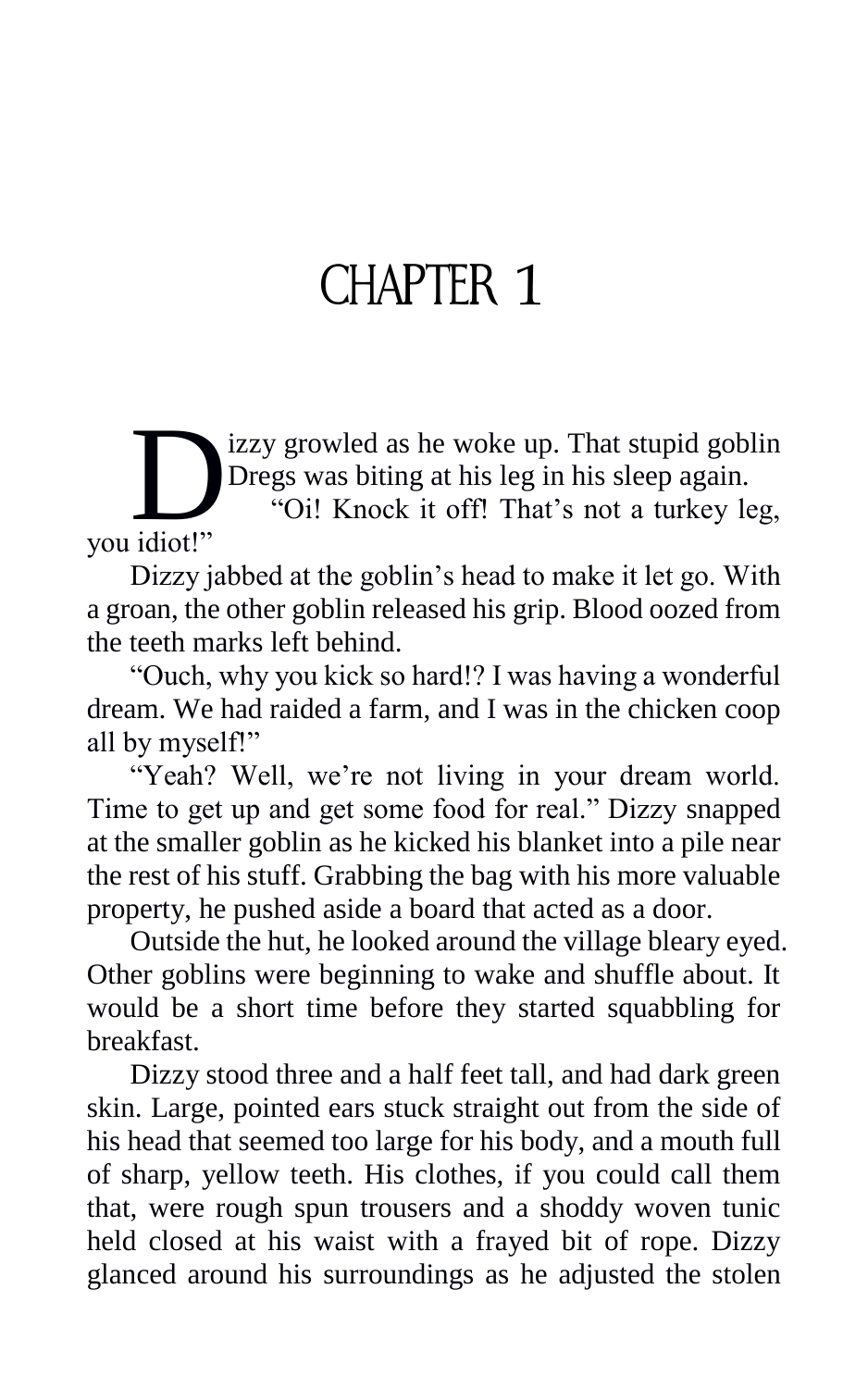kitchen knife he used as a sword.

As goblin villages went, this one wasn't too bad. There was plentiful material to cobble together shelter, and to even burn as firewood on the rare cold nights in the swamp. Humans had once had a town here. The humans' huts had been mud and wattle, with thatch roofs. Most had collapsed, but the goblins were able to make repairs. Out of the original twenty or so buildings, twelve had mostly survived. But one building stood apart, having been built of stone blocks rather than mud, thin branches, and long grass.

Butted up against a small hill was a stone temple, built in ages past. It was a low, flattened pyramid with a shrine built at the top. Inside was a bronze water buffalo with a ring through its nose. The goblin chief used the temple as his "palace," even though the building was mostly open and the roof had collapsed in one section. The chief and his concubines slept on the raised altar nearest the hill. The bronze bull that the humans had worshiped when this had been theirs had been moved to the center of the floor. Most of the bull was green from weather and corrosion. The only clean bit were the statue's testicles, which were shiny from being rubbed by the goblins for luck and strength.

Nestled deep in a swamp, the goblins were able to raid the scattered small farms and nearby towns, then retreat into the marshland where the humans feared to tread.

The Chief claimed it was fear of the goblins, and his own personal combat skills, but Dizzy knew it was the alligators and feral boars that the humans feared more than he and his kin.

As he stretched and scratched himself, he saw the others emerge out of their huts and join the milling crowd facing the temple, waiting for the Chief to send out the food the tribe had gathered the previous day. Goblins had a voracious appetite, and the Chief knew that if he didn't ration out the food, he wouldn't get the best bits. Oh, and that several goblins would go hungry as the rest stole from the weaker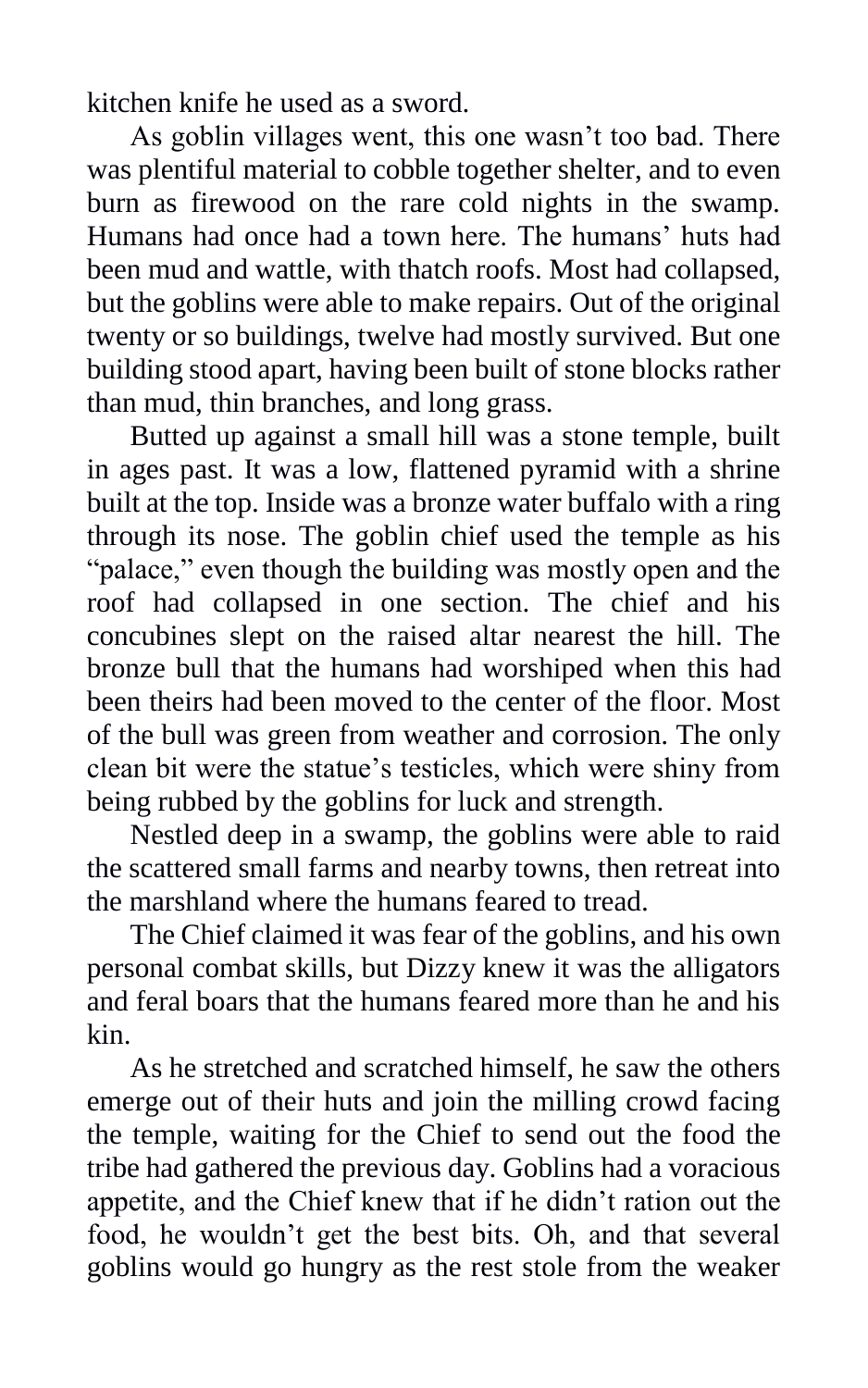ones. Chief knew the most important part was making sure he himself was well fed.

"Hey! Dizzy! Good morning!" called a young goblin. Dizzy looked over and saw Kitty crawling out of her hut, brushing bits of debris off of her clothes. She wore a shapeless shift. It had started as a night shirt for a farm girl, but Kitty had stolen it off of the drying line. Near the central fire pit another goblin named YDB pushed himself up to his feet and brushed his thin hair back. The male looked at Dizzy and Kitty, then smiled.

"Morning," said YDB.

"Good morning YDB," she said. Dizzy smiled his usual goblin smile, showing many sharp teeth. YDB said nothing more. 'You Dumb Bastard' was what he had been called by the Chief when he had been but a whelp. The rest of the goblin tribe had shortened it YDB. YDB didn't speak for the first four rains, then when he finally did, he only spoke one word sentences. This usually made it hard to figure out what he meant.

Kitty picked a bit of fish from her back teeth, looked at it, and decided that sitting in her mouth overnight hadn't ruined the flavor any. With a flick of her tongue, she swallowed the morsel. She joined the other goblins slowly making their way to the palace.

As the goblins assembled in front of the shrine, a groaning sound could be heard from within. After a moment, the Chief stepped out of the shadows. He was closely followed by his attendant. The Chief was the fattest of the goblins, but there was a solid layer of muscle underneath. Many a young and ambitious goblin had learned the hard way that fat didn't mean weak, although it had been a while since the Chief had last been challenged for his throne. The two goblins stopped, and the Chief raised his hand.

"Greetings, my loyal goblins! I trust you all slept well?" boomed the Chief. Without waiting for an answer, the Chief continued. "Good! We will all need our strength in the days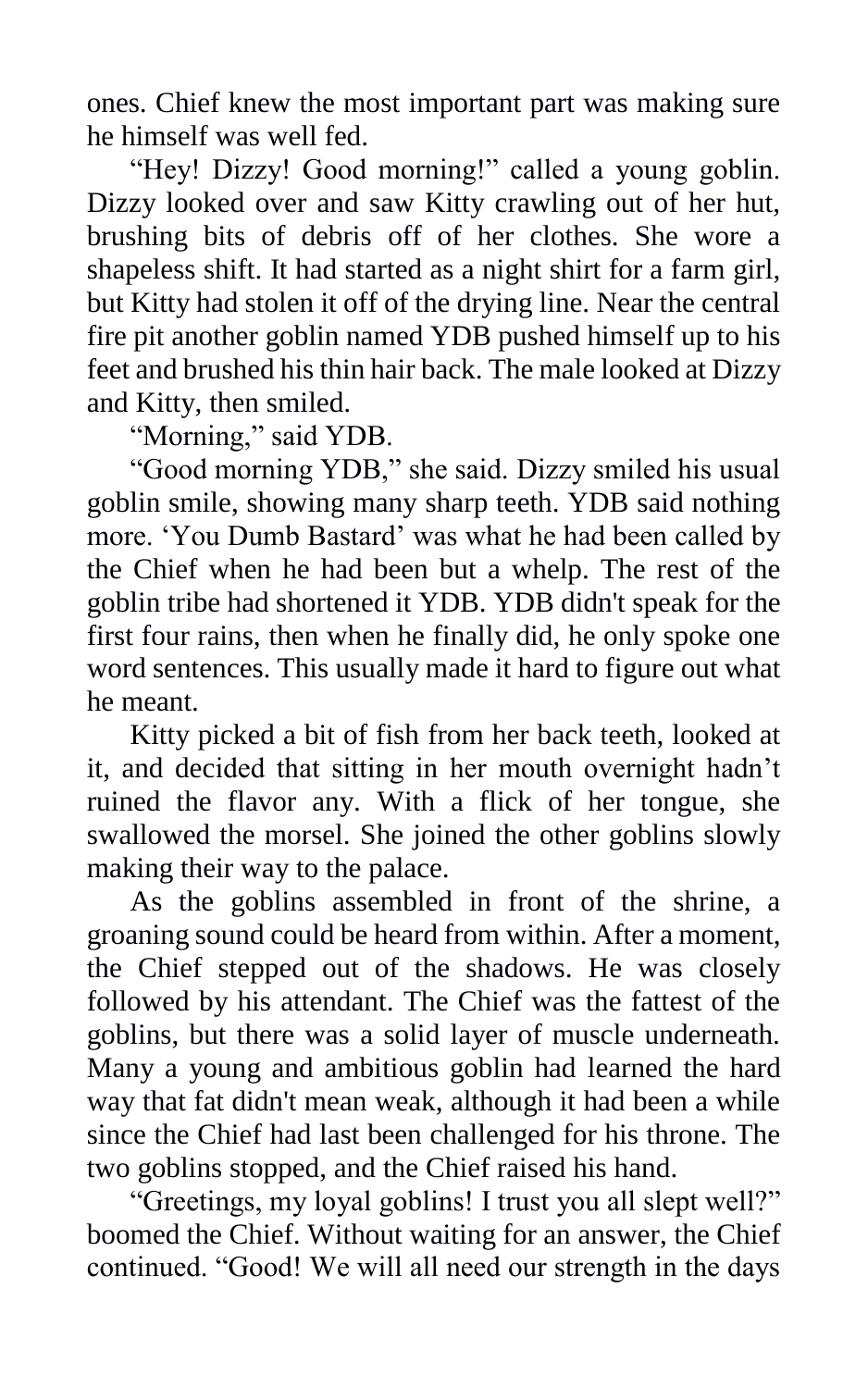to come! I, Chief Ravenous, have decided that the human town of Driftwood Landing has failed to provide sufficient tribute, and we shall raid the town and take what is ours!"

The goblins cheered at the idea of a raid. Any chance to cause chaos and mischief was a good day to be a goblin. The little village had not done a raid in months.

"But first! We need to gather up supplies! We need weapons, torches and armor! Go out and find what you need, come back by the end of the day. Don't get caught, we don't want the stupid humans to think something is up!"

"What about breakfast?" asked Kitty, feeling that a tiny bit of fish from her back teeth wasn't exactly a well-rounded start to her day.

"No time for breakfast! Go, my warriors! Find metal, find wood, find weapons! When we attack, we will destroy everything! And we'll steal enough food to feed us for a year!"

The goblins all cheered their wise and all-knowing Chief. Within a few days, they would have much better supplies. Kitty looked over at Dizzy and YDB, who had wound up near each other as the Chief spoke. Those two would get into trouble if she left them alone.

"Hey, you two! Come with me. I have a plan." Kitty lied, but goblins obeyed anyone who seemed to be in charge at the moment.

"What's the plan?" asked Dizzy as the other goblins of the tribe ran to and fro.

"We're going to the Grindle Farm. I was watching it the other day, Missus Grindle has been putting in a new kitchen. There should be a lot of good stuff in their junk pile."

"Oh, yeah!" agreed Dizzy. "If they replaced their stove, we can get a lot of metal for armor!"

Dizzy pounded his thin chest. "I will be a great warrior, with armor and a sword!" He drew his old, rusty kitchen knife, and waved it around.

"Put that away before you poke your eye out," said Kitty.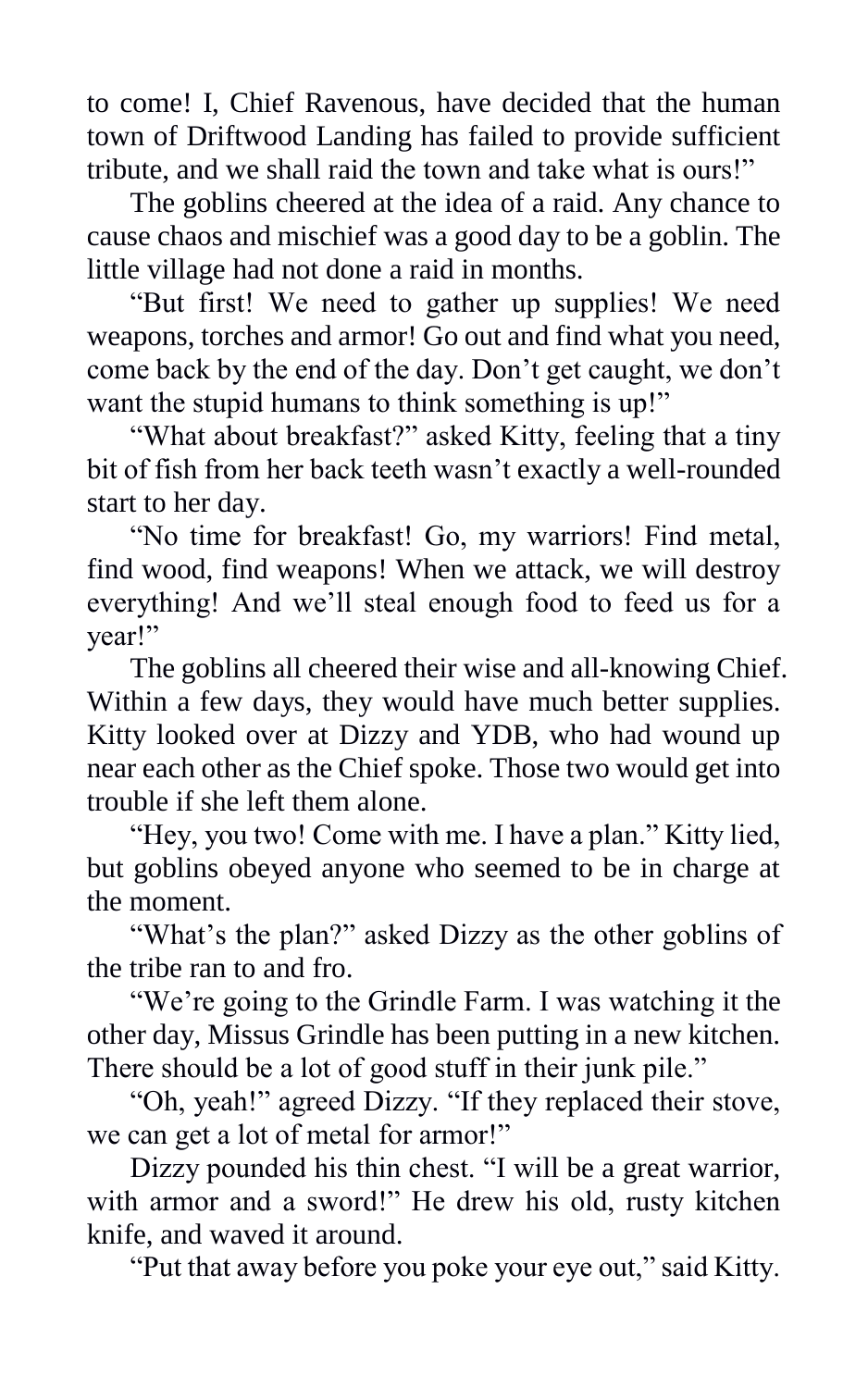Turning to YDB, who had been standing quietly as usual, Kitty added, "Maybe we will find stuff for you to make bombs or fireworks with? You like bombs, right?"

YDB nodded and said, "Bombs!" He hopped up and down a few times, then ran to the hut he sometimes shared with Dizzy and Dregs to get his spear. Kitty slung a small bow over her back, and hefted a crowbar she had stolen from a merchant's wagon. Dizzy checked his kitchen knife sword, decided as it was all he had, and that it had to be enough. The trio were as prepared as any goblin could expect to be. Kitty pointed at a gap between the trees to the west, and the trio set out. Behind them, the rest of the goblins broke into groups of three and four to conduct their own raids against the outlying farms and farmers.

Soon, the three goblins were heading through the slow moving swamp. Kitty rubbed her belly. She was hungry since the Chief had sent everyone out before breakfast could be brought out. 'The fat jerk just wanted more for himself,' she thought.

The Chief was famous for being able to put away as much food as half the village by himself. Dizzy, Kitty and YDB would have to find and eat something within the swamp. Mushrooms, slow swimming fish, frogs, or even some fat worms. Goblins ate anything that had protein, and were never picky.

Dizzy soon took the lead through the swamp. He had a knack for finding a path through the water and mud that kept them mostly dry. Only once were they forced to swim a short way, but no alligators or snakes were around to bother them. Within a few hours they were hiding at the edge of the woods, looking out at the Grindle Farm.

The farm was typical for the area, a small house with only one stout door, a split log fence, a barn of sorts, pigsty, and chicken coops set against the barn. Off to the south was the main field of the farm, with corn growing in neat rows. Near the house was the vegetable garden, growing all the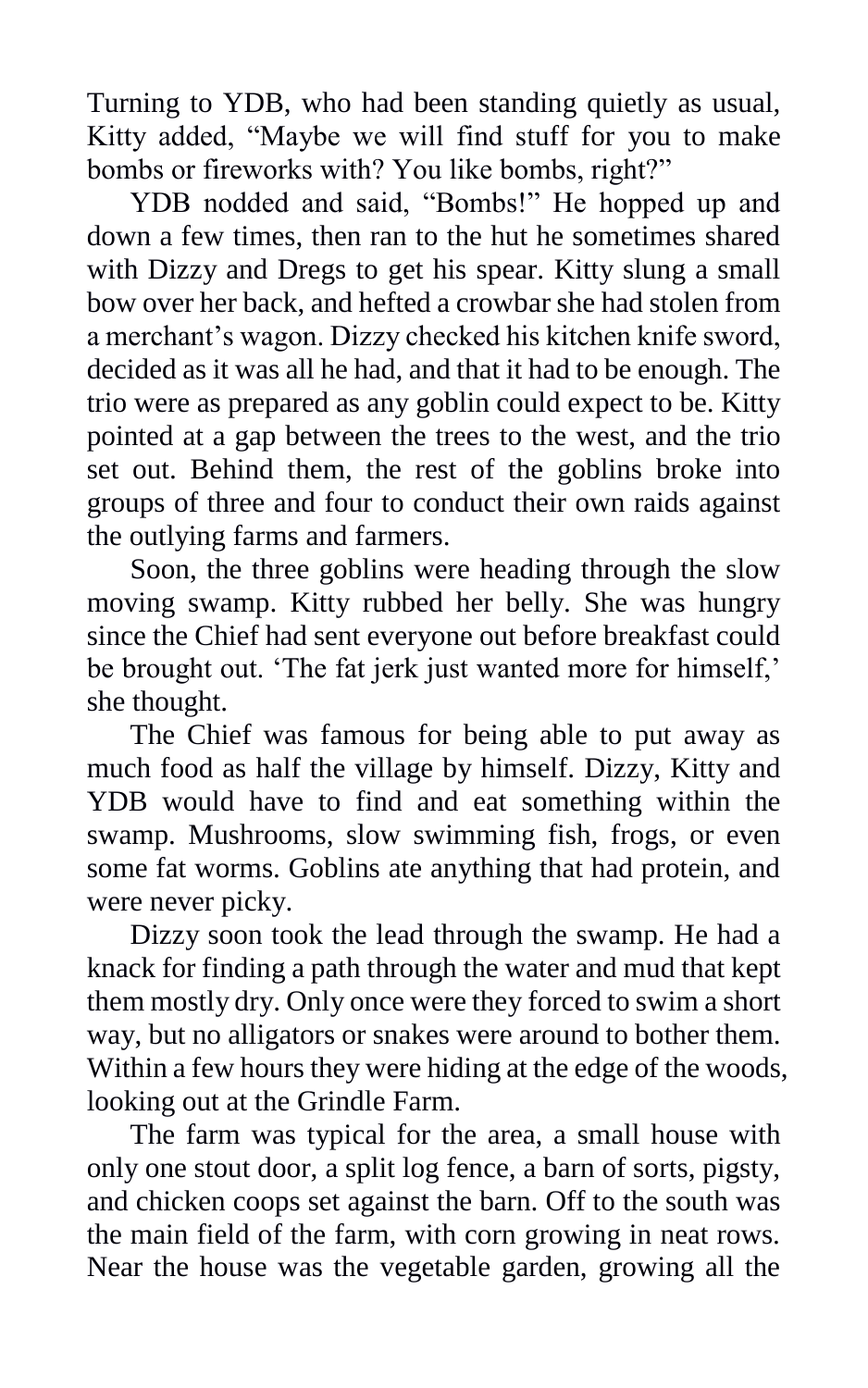small crops the family in the house needed. As the goblins watched, the farm's owner appeared from behind the barn with a young girl, of about ten, in tow.

Dizzy and Kitty tried to guess the route the two would take, looking for places they could steal items without being seen.

The girl fed the chickens while her father slopped the pigs.

"Daddy! Four eggs!" she called out as she gathered up the chickens' offerings.

"Good, Pumpkin! Take them to your mother, then come back here. Bring the water pitcher with you."

The girl skipped to the house with the eggs tucked into her apron. After a few minutes, she reappeared with a water pitcher and a tin cup. Her father accepted it, and took a big gulp of water, then handed it to his daughter to return to the house, after she had had her fill.

Dizzy and Kitty noticed the father carrying some broken equipment to a junk pile near the edge of the farm. Once he had tossed the tools and debris into rubbish pit, he returned to the covered well where his daughter waited. Drawing water from the well with the wooden bucket, he refilled thepitcher. He sent his daughter back to the house with a playful swat to her bottom. Cheerfully smiling, he followed her to the house.

"Looks like that's the place," said Kitty, nodding at the debris pile. "I heard metal clinking. Let's see what we can find!"

Slipping along the fence line, Dizzy, Kitty and YDB crept to the farm's scrap heap. The three goblins' greedy eyes scanned for anything of value.

The farmer had tossed out a broken hoe, the handle split and the cheap metal blade not worth salvaging. Other scraps were scattered about, pot lids with broken handles, a rusty frying pan, and a small mattress bag. Some of the old straw poked out of the sack, but it was mostly empty. Dizzy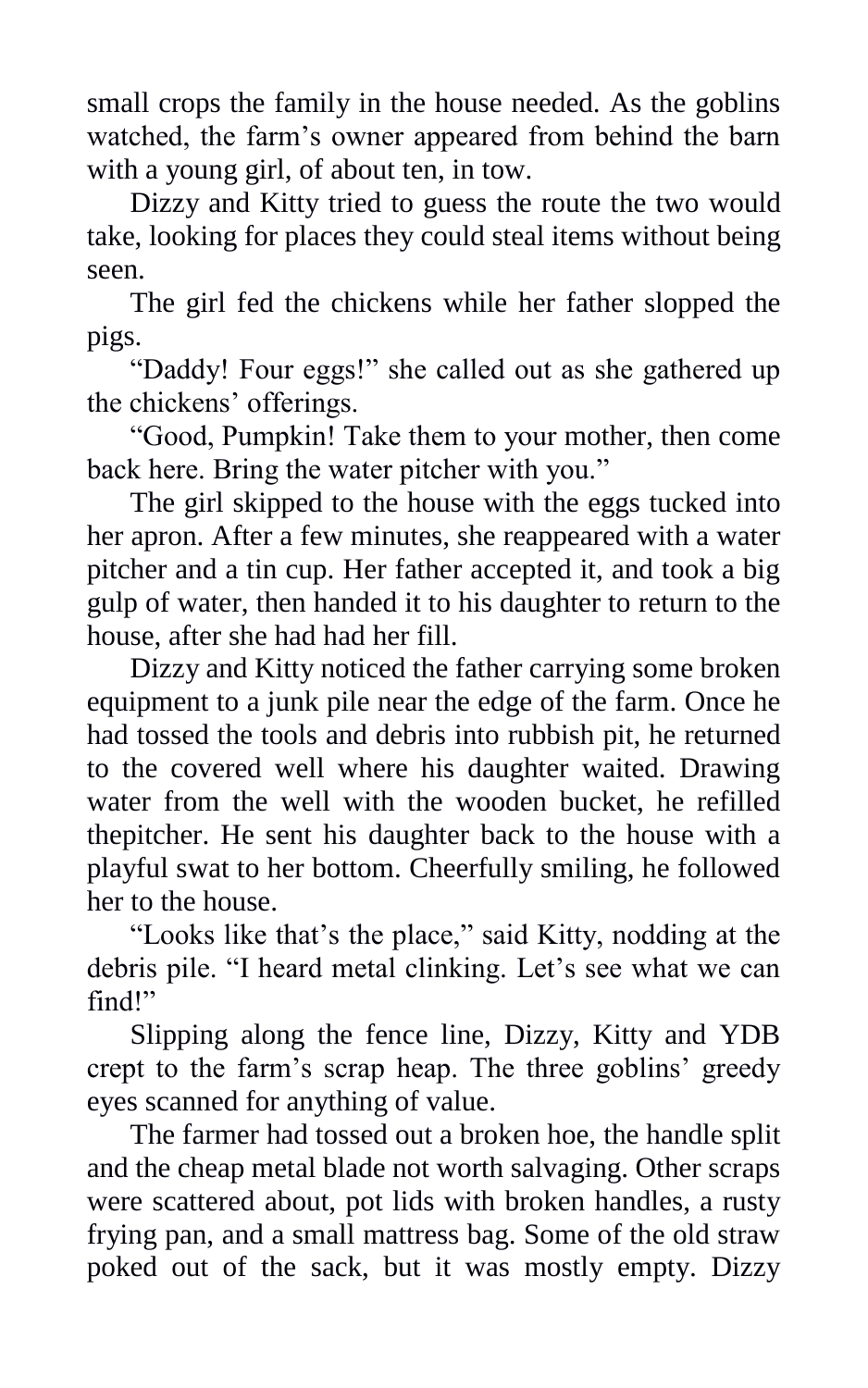glanced at the house and saw toys a human boy would play with littering the porch. The mattress must have been thrown out once the child was too big for a crib.

Climbing the fence, Dizzy kept an eye on the house in case the farmer came out. Humans threw away such good stuff, but became so angry whenever a goblin took it. Probably because goblins were experts in turning junk into weapons. Kitty swarmed over the fence, while YDB crawled under. Soon the three goblins were wolfing down the fresher food scraps while looking over the junk in the pit.

"This will make a good chopper," said Dizzy as he looked at the hoe blade. He stomped on the blade to twist it into line with the broken handle, turning it from a hoe to a dull axe.

Kitty rolled the mattress into a cylinder and hoisted it onto her shoulder.

"Now I will have a real bed! Kat thinks she so cool just because she's my older sister. She's going to have to sleep on the dirty rags. I'm not sharing."

While the other two goblins gloated over their finds, YDB found a bag of fertilizer tossed out by the farmer. Inside was a small amount of grayish-white powder. The goblin grinned, and held it up.

"Boom!" he said, still grinning at his friends. He pulled on the bag's drawstrings to close it, then looked towards the farm, in case the farmer had finished lunch early. His eyes widened. "Cat!"

As Dizzy whirled towards the farm, a heavy paw struck him across the face, narrowly missing his left eye.

"Aaah!" screamed the goblin as he flew across the pit and landed on the far side.

A huge cat stood at the edge of the junk pit, fur standing on end. This was a farm cat, used to fighting rats and other pests, not some lady's dainty house pet. His muscles rippled under his fur, and he hissed fiercely at the goblins.

"My eye! That stupid cat almost took out my eye! Get it!"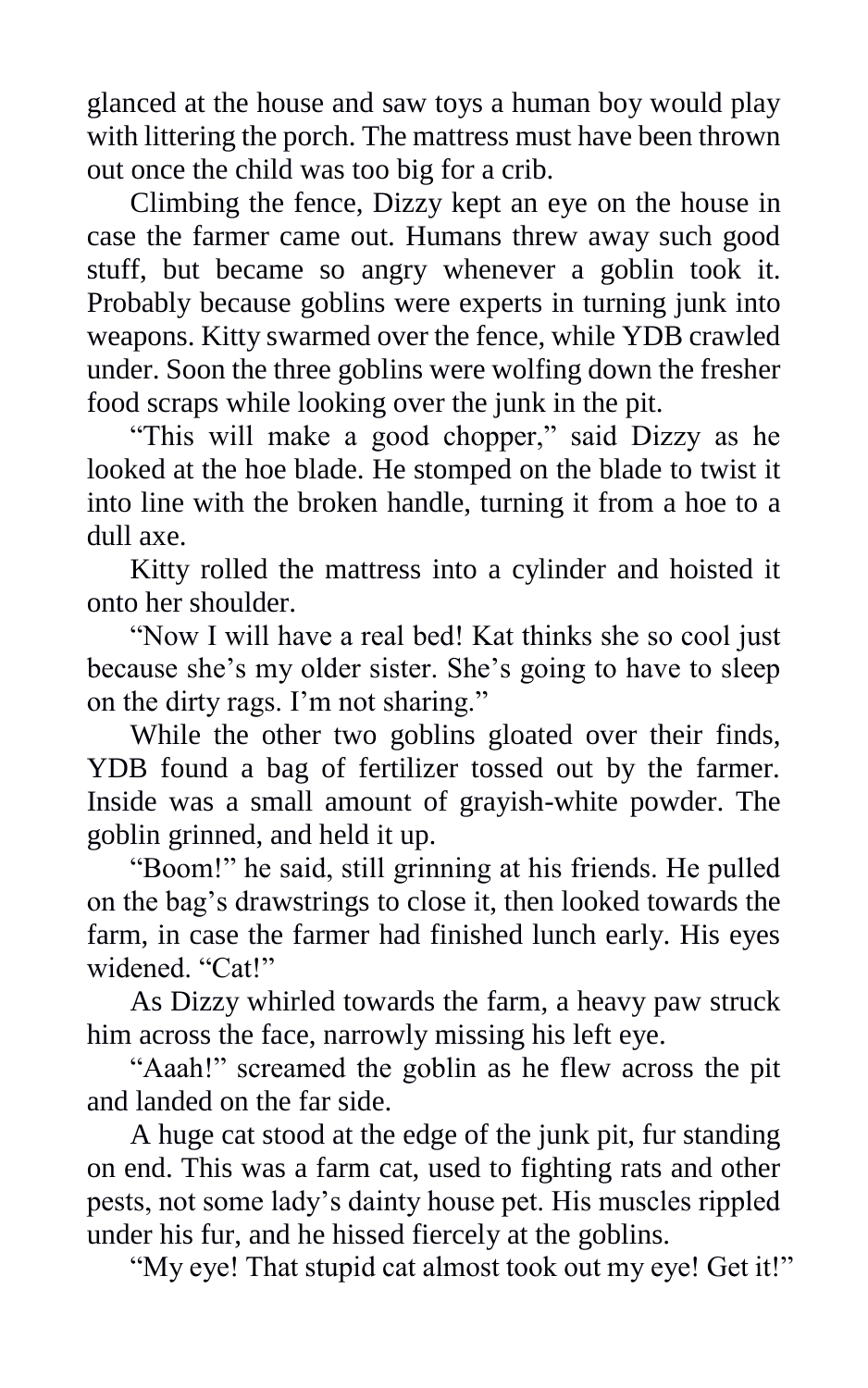yelled Dizzy.

Kitty yanked her crowbar from her back and waved it threateningly at the cat.

"Shoo! Go back to the barn, you mangy cat! We're not doing anything wrong!" she hissed at the cat. The cat growled low in his chest at the female. Kitty stood her ground, blocking the cat from making a second attack on her friend.

"Gwen! Where are you?" came a high voice from near the farmhouse.

"Gwen, you silly kitty! Come back here!"

Dizzy looked across the farm and saw the little girl, hands on hip, calling for her cat. Gwen growled again at the goblins. Seeing an opportunity to escape without further injury, Kitty grabbed Dizzy and pulled him back to the tree line.

"YDB! Move your tail!" she commanded with a hiss. The smaller goblin scrambled out of the pit with the bag of fertilizer.

"Gwen! I have a snack for you!" called the girl again, holding up a slice of bacon.

With a final glare at the goblins' retreat, Gwen loped across the yard to the girl and meowed for the treat. The girl tore the bit of bacon in half, feeding the cat first one piece, then the other.

"Is there a raccoon by the dump?" asked the girl, mistaking the cat's aggressive behavior.

"Meow," was Gwen's reply.

The girl watched the trees and dump for a bit, then looked down at the cat.

"Well, it looks like the 'coon went back to his family. I'll let daddy know, in case he wants to set a trap for him," said the girl. She skipped back to the house, calling for her father to tell him about their visitor.

"We better get out of here," said Kitty as she used a bit of cloth from the stolen mattress to clean Dizzy's wound. A